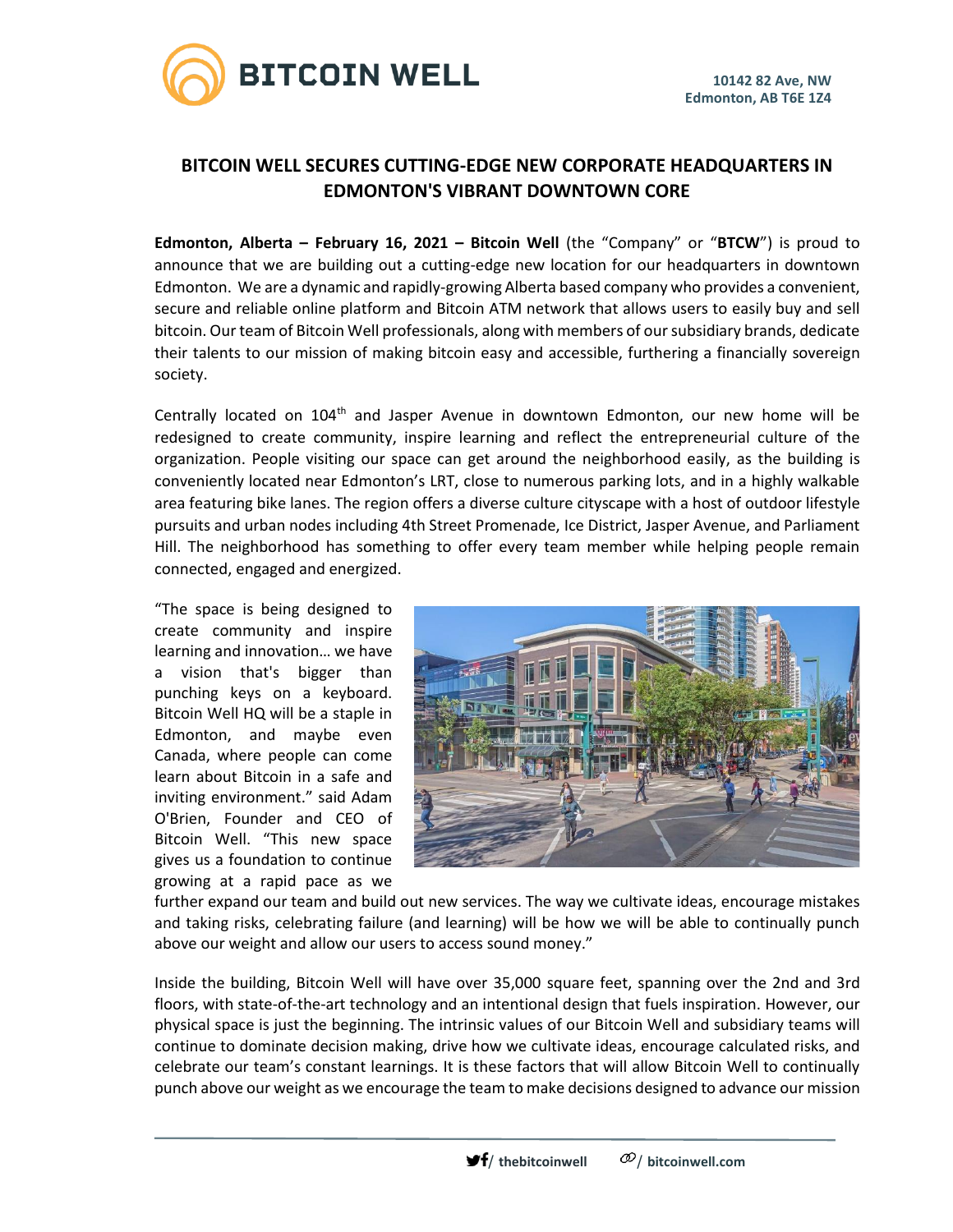of enabling financial sovereignty for all people. We have engaged Edmonton's own Laurie Snider, Principal of Edgewise Inc. and an accredited registered interior designer, to work with Bitcoin Well on the design, development and construction of our new home base. Laurie and Edgewise Inc. bring a passion and commitment to the project from the earliest phases through to move-in, having worked on over 500 corporate / commercial projects since their inception in 1998.

"The decision of Bitcoin Well to locate in Edmonton's downtown core is a big vote of confidence in the city and the strength of its burgeoning tech ecosystem," says CBRE Associate Vice President Mark Anderson. "This is further proof that we're stemming the brain drain from our community to opportunities elsewhere. Some of Canada's top tech graduates come out of Edmonton, and now they have another great reason to stay."

Puneeta McBryan of the Downtown Edmonton Business Association commented, "The Downtown Business Association is thrilled to welcome Bitcoin Well into our downtown business community. Their decision to take on 35,000 sq ft of prime office space in the core is a testament to the exciting and prosperous future that awaits downtown on the other side of the COVID-19 pandemic. We applaud the company for valuing and prioritizing a vibrant and connected community in choosing their new home to grow and thrive, and we have no doubt that both the company and our downtown community at large will reap the massive benefits of innovation, creativity, talent attraction & retention that come with a densely populated and thriving business district."

Planning, design, construction and development of the new headquarters is already underway, and we are excited to plan for our move in 2021. Our new location will triple the office space available for our Bitcoin Well team and proactively position our Company for long-term growth and innovation.

## **About Bitcoin Well**

Bitcoin Well offers convenient, secure and reliable ways to buy and sell bitcoin through a trusted Bitcoin ATM network and suite of web-based transaction services. We are profitable and positioned to become the first publicly traded Bitcoin ATM company, with an aggressive consolidation strategy to deliver accretive and cost-effective expansion in North America and globally. As leaders of the longestrunning, founder-led Bitcoin ATM company, our management brings deep operational capabilities that span the entire value chain along with access to proprietary, cutting-edge software development that supports further expansion online. Follow us on [LinkedIn,](https://www.linkedin.com/company/bitcoinwell/) [Twitter,](https://twitter.com/TheBitcoinWell) [YouTube,](https://www.youtube.com/channel/UCeHRFsSr3KEGD5kECjlvC4g) [Facebook](https://www.facebook.com/thebitcoinwell) and [Instagram.](https://www.instagram.com/thebitcoinwell/)

## **Contact Information**

For further information, please contact:

**Bitcoin Well** 10142 82 Avenue NW Edmonton, AB T6E 1Z4

bitcoinwell.com

**Adam O'Brien**, President & CEO Tel: 1 888 711 3866

or